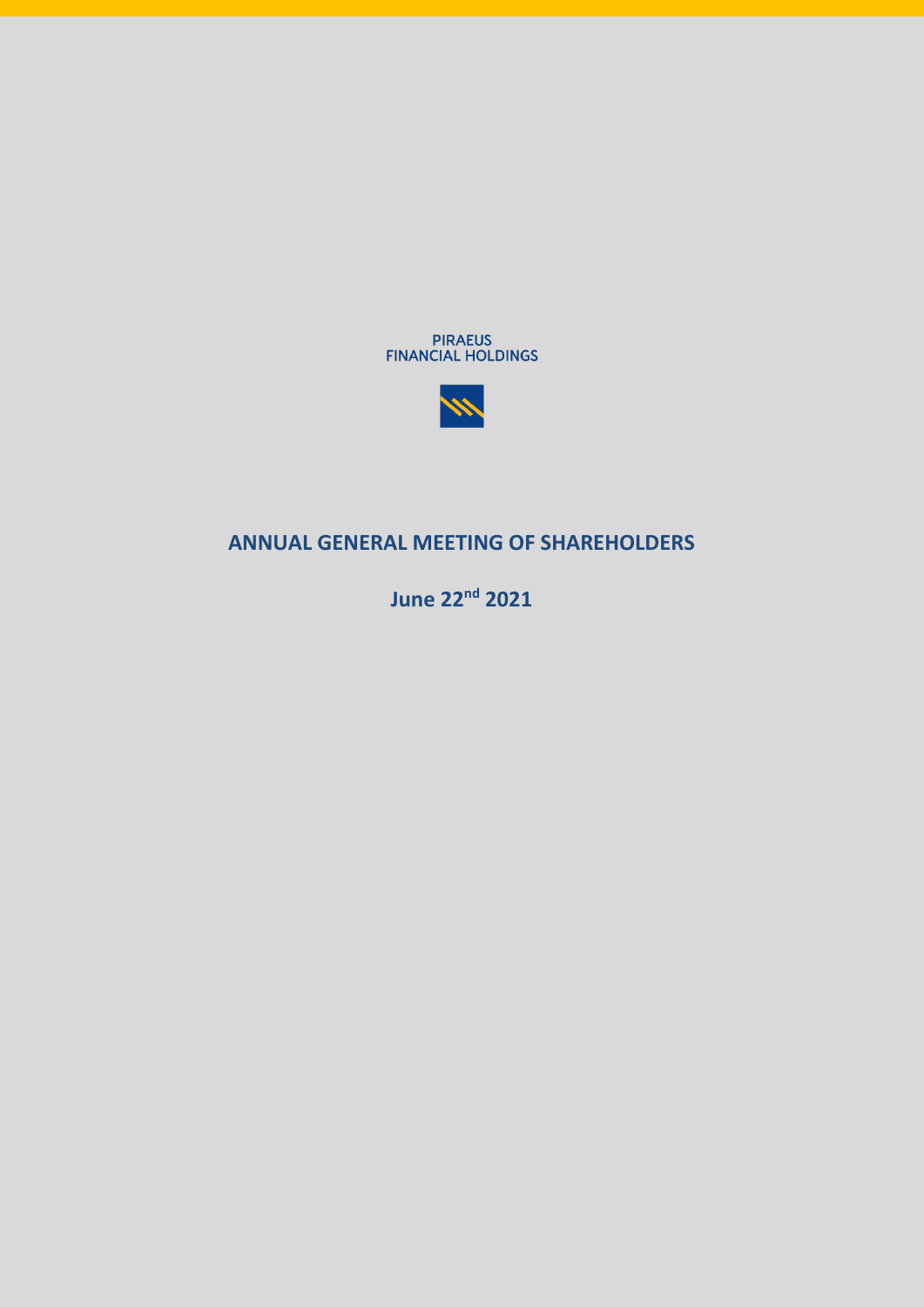



# **PIRAEUS FINANCIAL HOLDINGS S.A. ANUAL GENERAL MEETING OF SHAREHOLDERS** On **Tuesday, June 22nd, 2021** at **16:00**

# EXPLANATORY NOTES TO THE AGENDA/ DRAFT RESOLUTIONS

The Board of Directors (BoD) invites the shareholders of Piraeus Financial Holdings S.A. to discuss and resolve upon the following items of the AGM agenda:

# **1 st Item**

Submission and approval of the Annual Financial Report (Company and Group) for the financial year 01.01.2020 - 31.12.2020, including the Annual Financial Statements along with the relevant Board of Directors' and Auditors' Reports and Statements

| Required guorum: 1/5 of | Required majority: 50%+1 |
|-------------------------|--------------------------|
| the share capital       | of votes represented     |

*Note: The voting rights attached to the shares acquired by the HFSF in the context of the capital increase decided by the Second Iterative General Meeting of Shareholders dated 23.04.2013 shall not be taken into consideration for the purposes of calculating quorum and majority*

The Board of Directors proposes the approval of the following:

a) the Annual Financial Report (Company and Group) for the financial year 01.01.2020 - 31.12.2020, including the Annual Financial Statements, along with the relevant Board of Directors' and the Auditors' reports and statements. The Annual Financial Report 2020, the full year 2020 Press Release and the relevant Presentation are available on the Company's website:

[https://www.piraeusholdings.gr/en/investors/financi](https://www.piraeusholdings.gr/en/investors/financials/financial-statements) [als/financial-statements](https://www.piraeusholdings.gr/en/investors/financials/financial-statements)

[https://www.piraeusholdings.gr/en/investors/financi](https://www.piraeusholdings.gr/en/investors/financials/financial-results-categories) [als/financial-results-categories](https://www.piraeusholdings.gr/en/investors/financials/financial-results-categories)

b) the non-distribution of dividends to the Shareholders, in accordance with the current institutional and regulatory framework.

### **DRAFT PROPOSED RESOLUTION ON ITEM 1**

The General Meeting, with a quorum and majority exceeding the minimum required by law:

Approves the Annual Financial Report (Company and Group) for the financial year 01.01.2020-31.12.2020, including the Annual Financial Statements, along with the relevant Board of Directors' and the Auditors' reports and statements and resolves, in accordance with the existing institutional and regulatory framework, not to distribute dividend in accordance with the current institutional and regulatory framework.

# **2 nd Item**

Approval of the overall management of the financial year 01.01.2020-31.12.2020, according to the article 108 of law 4548/2018 and release of auditors from any liability for the financial year 01.01.2020- 31.12.2020 according to the article 117 par. 1 case (c) of the law 4548/2018

Required quorum: 1/5 of the share capital Required majority: 50%+1 of votes represented

*Note: The voting rights attached to the shares acquired by the HFSF in the context of the capital increase decided by*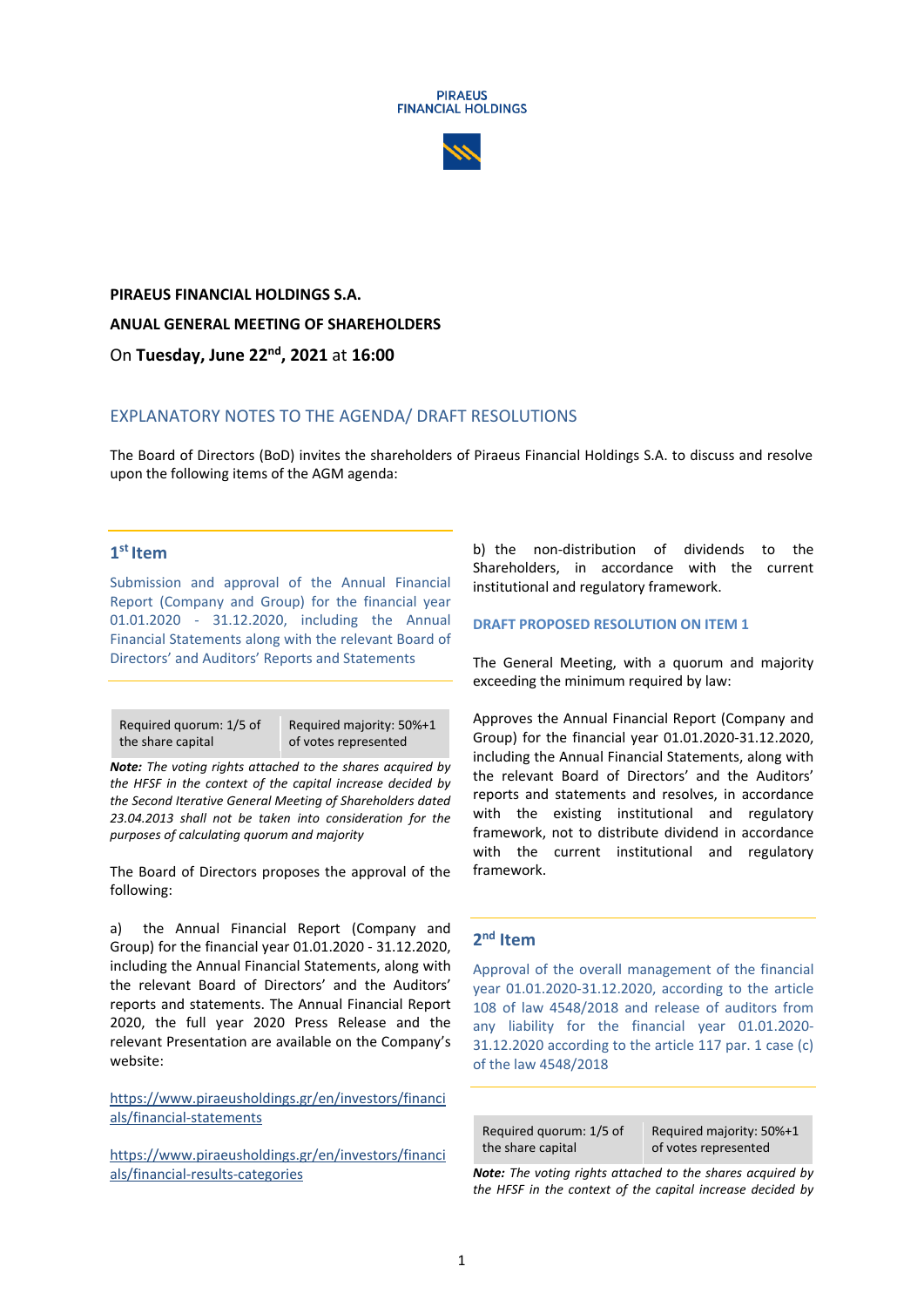

*the Second Iterative General Meeting of Shareholders dated 23.04.2013 shall not be taken into consideration for the purposes of calculating quorum and majority*

The General meeting is required i) to approve, according to the article 108 of the law 4548/2018, the overall management of the Board of Directors in the financial year of 2020 and ii) to decide, according to the article 117 para. 1 case (c) of the law 4548/2018 on the release of auditors from any liability respectively for the above financial year.

### **DRAFT PROPOSED RESOLUTION ON ITEM 2**

The General Meeting, with a quorum and majority exceeding the minimum required by law:

Approves the overall management of the Company for the financial year 01.01.2020- 31.12.2020, according to article 108 of law 4548/2018 and the release of the auditors from any liability for the financial year 01.01.2020-31.12.2020 in accordance with article 117 para. 1 case (c) of law 4548/2018

# **3 rd Item**

Appointment of Certified Auditors (regular and substitute) for the financial year 01.01.2021- 31.12.2021

| Required quorum: 1/5 of | Required majority: 50%+1 |
|-------------------------|--------------------------|
| the share capital       | of votes represented     |

*Note: The voting rights attached to the shares acquired by the HFSF in the context of the capital increase decided by the Second Iterative General Meeting of Shareholders dated 23.04.2013 shall not be taken into consideration for the purposes of calculating quorum and majority*

The Board of Directors of the Company Piraeus Financial Holdings SA proposes the acceptance of the proposal of the Board, following the relevant recommendation of the Audit Committee (meeting 207/21.04.2021) in accordance with the provisions of Regulation (EU) 537/2014, that the auditing company under the name "Deloitte Certified Public Accountants S.A." and the distinctive title "Deloitte" be engaged to conduct the regular audit of the Company's standalone and consolidated financial

statements for the period from 01.01.2021 to 31.12.2021, at an annual fee of €250,000 plus VAT and the payment of an extra fee of €82,000 plus VAT in order to issue the Annual Tax Certificate.

Deloitte, having its registered office in Marousi Attikis (Fragoklisias 3a & Granikou), is a member of SOEL, under SOEL Reg. No. E 120, registered on Hellenic Accounting and Auditing Standards Oversight Board (ELTE) and is authorized to carry out statutory audits in Greece, intends to assign the statutory audit to its member, Koutsopoulos Dimitrios, (SOEL Reg. No 26751), as statutory auditor, and its member Giannopoulou Fotini, (SOEL Reg. No 24031), as his substitute, in case of impediment of the statutory auditor.

Finally, it is noted, as presented in detail in the table below, that the total auditor's fees paid by the Company Piraeus Financial Holdings SA for the financial year 2020 amounted to  $\epsilon$  2.3 mn, of which €1.8 mn (76%) for audit related fees and €0,6 mn (24%) for non-audit related fees.

| (amounts in thousand euros)  | 31.12.2020 |
|------------------------------|------------|
| Statutory audit fees         | 1,539      |
| Tax audit fees               | 160        |
| Other audit related fees     | 82         |
| Other non audit related fees | 562        |
| Total                        | 2.343      |

#### **DRAFT PROPOSED RESOLUTION ON ITEM 3**

The General Meeting, with a quorum and majority exceeding the minimum required by law:

Appoints the audit firm Deloitte as Certified Auditors (regular and substitute) for the financial year 01.01.2021-31.12.2021 and approves the payment of an annual fee of € 250,000 plus VAT and an additional fee of € 82,000, plus VAT for the issuance of the Annual Tax Certificate.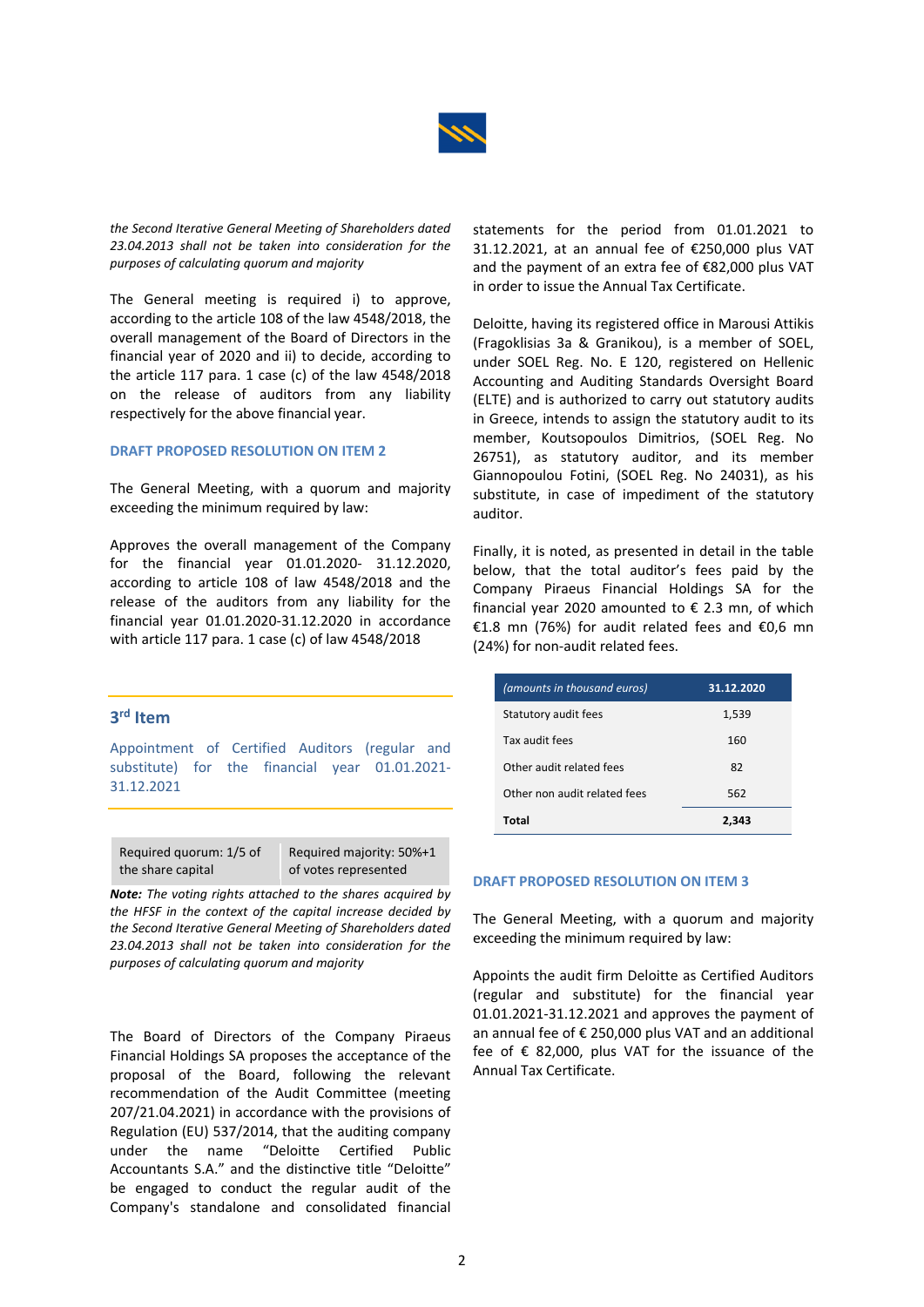

# **4 th Item**

Submission of the annual Audit Committee's Report pursuant to article 44 par. 1 (case i) of Law 4449/2017

*Note: The Annual Report of the Audit Committee is submitted to the General Meeting in accordance with article 44, par. 1 case i) of Law 4449/2017 as in force, and is not put to a vote*

In accordance with article 44, par. 1 (case i) of Law 4449/2017 as in force, the annual report of the Audit Committee is submitted to the General Meeting of shareholders for the year 2020; the report is and will remain available on the website of the Company:

[https://www.piraeusbank.gr/~/media/AFD971BFD7D](https://www.piraeusbank.gr/~/media/AFD971BFD7DA4579BEC89F472F175382.ashx) A4579BEC89F472F175382.ashx

# **5 th Item**

Approval of remuneration paid in respect of 2020 and preliminary approval for remuneration to be paid to the members of the Board of Directors in respect of 2021

| Required quorum: 1/5 of | Required majority: 50%+1 |
|-------------------------|--------------------------|
| the share capital       | of votes represented     |

*Note: The voting rights attached to the shares acquired by the HFSF in the context of the capital increase decided by the Second Iterative General Meeting of Shareholders dated 23.04.2013 shall not be taken into consideration for the purposes of calculating quorum and majority*

The BoD proposes the approval of fees and remunerations paid to members of the Board of Directors with respect to the year 2020. Following the relevant proposal of the Remuneration Committee, which consists of 6 non-executive members of the Board (5 out of which are independent non-executive members), and having taken into consideration the applicable legislative and regulatory framework, as in force, the total fees and remunerations for all members of the thirteen member Board amounted to € 1,601,214.48 (net: € 812,757.42)

It is noted that no bonus was paid to members of BoD during the year 2020.

Furthermore, the BoD suggests the preliminary approval of remunerations to be paid to the members of the BoD for the year 2021, the amount of which has been determined on the basis of the relevant proposal of the Remuneration Committee.

Detailed information on the paid remunerations for the year 2020 and the proposal of the preliminary approval of the remunerations to be paid for the year 2021 is available on the Company's website:

### [https://www.piraeusbank.gr/~/media/0C81BDEA6EB](https://www.piraeusbank.gr/~/media/75665A191FE644A19B2F30C79A8207F9.ashx) 34BCFA4E540F6304B7A1C.ashx

In all cases, the remunerations are paid in compliance with the legislation and relevant regulatory framework, as in force.

#### **DRAFT PROPOSED RESOLUTION ON ITEM 5**

The General Meeting, with a quorum and majority exceeding the minimum required by law:

Approves the remuneration paid to members of the Board of Directors in respect of year 2020 and gives preliminary approval for remuneration to be paid to Directors for the year 2021

# **6 th Item**

Submission of the Remuneration Report of the year 2020 for discussion and vote by the General Meeting, according to article 112 of Law 4548/2018

Required quorum: 1/5 of the share capital

Required majority: 50%+1 of votes represented

*Note: The voting rights attached to the shares acquired by the HFSF in the context of the capital increase decided by the Second Iterative General Meeting of Shareholders dated 23.04.2013 shall not be taken into consideration for the purposes of calculating quorum and majority*

Following respective recommendation of the Remuneration Committee, the BoD submits for discussion and vote by the General Meeting the Remuneration Report for the year 2020 in accordance with article 112 of Law 4548/2018.

Said Report includes a comprehensive overview of the total remuneration paid to the members of the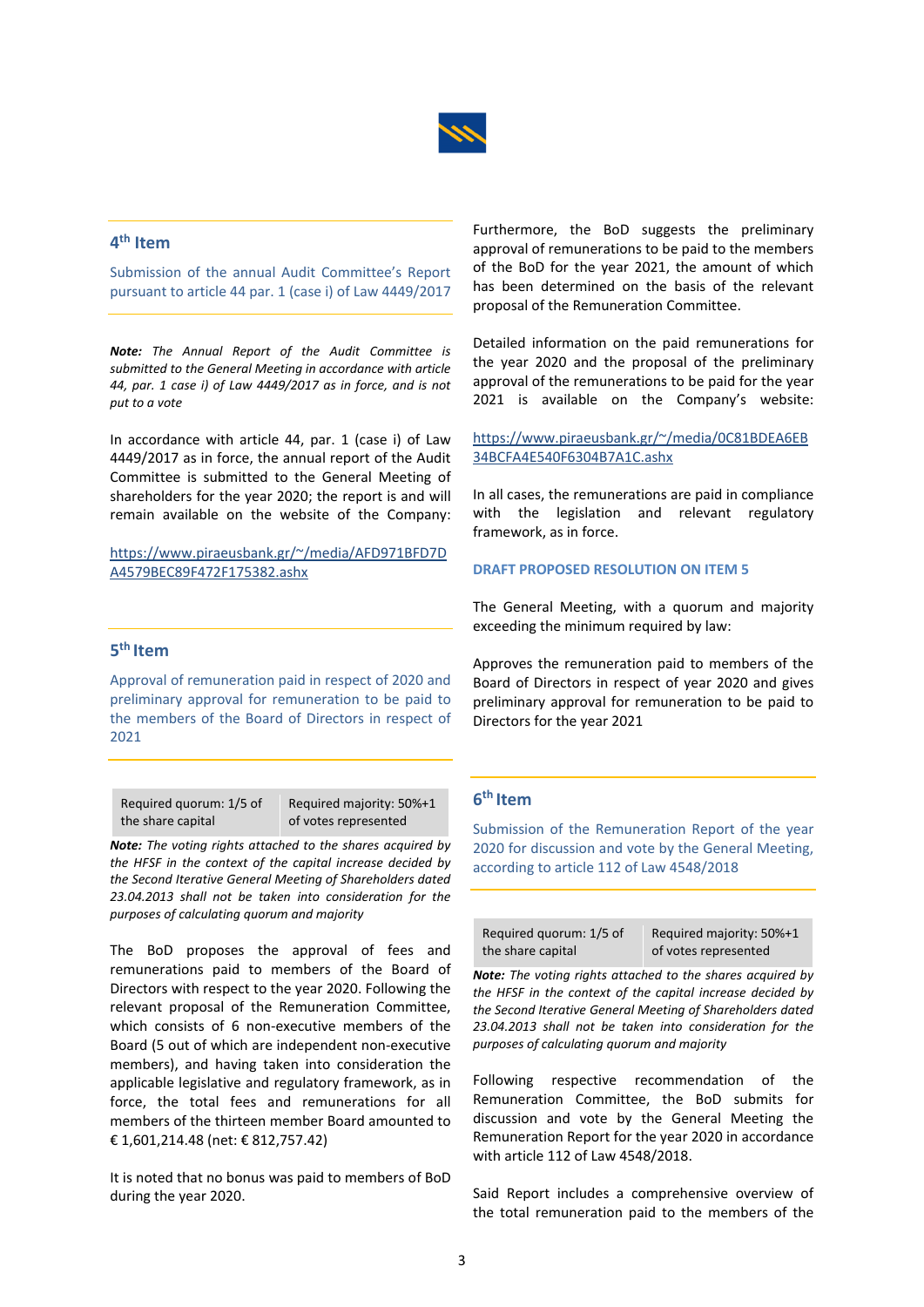

BoD for the year 2020, as prescribed by article 112 of Law 4548/2018.

The Remuneration Report for the year 2020 is and will remain available on the Company's website for a time period of ten (10) years, as required by Law

### [https://www.piraeusbank.gr/~/media/B6DA2316C88](https://www.piraeusbank.gr/~/media/B6DA2316C8894723B3CFADCFB4DA93B1.ashx) 94723B3CFADCFB4DA93B1.ashx

In addition, the auditors of the Company audit whether and to what extent the Remuneration Report contains the information specified in the law. For this purpose, the relevant Remuneration Report submitted according to the above includes the relevant Audit Report of the auditing company "Deloitte Certified Public Accountants SA".

It is noted that, according to paragraph 3 of Article 112 of Law 4548/2018, the shareholders' vote on the submitted Remuneration Report is advisory. The BoD will explain in the following Remuneration Report the way the advisory vote of the General Meeting have been taken into account.

### **DRAFT PROPOSED RESOLUTION ON ITEM 6**

The General Meeting casts a positive vote for the Remuneration Report of year 2020, in accordance with article 112 of Law 4548/2018.

# **7 th Item**

Approval of amendment of Directors' Remuneration Policy

| Required quorum: 1/5 of | Required majority: 50%+1 |
|-------------------------|--------------------------|
| the share capital       | of votes represented     |

*Note: The voting rights attached to the shares acquired by the HFSF in the context of the capital increase decided by the Second Iterative General Meeting of Shareholders dated 23.04.2013 shall not be taken into consideration for the purposes of calculating quorum and majority*

Following a respective recommendation by the Remuneration Committee, the Board of Directors proposes the approval of the amendment of the Company's Directors' Remuneration Policy by the General Meeting, in accordance with article 110 of Law 4548/2018.

The main amendments in the Directors' Remuneration Policy refer to:

 the replacement throughout the document of the references to the previous name of the Company (Piraeus Bank S.A.) and of the term "Bank" following the completion of the demerger of the Company by way of hive-down of its banking activity and the amendment of its name to "Piraeus Financial Holdings S.A"

 addition of reference to the newly established Institution of Occupational Retirement Provision (IORP), through which the Group introduced a Defined Contribution Pension Plan (page 6)

 addition of a specific reference related to the adoption of the Severance Policy (page 7)

 the addition of the definition of "significant remuneration or benefit" taking into consideration respective provision of the law on corporate governance (page 4).

The draft of the revised Directors' Remuneration Policy is available in the Company's website:

[https://www.piraeusbank.gr/~/media/397198FE7303](https://www.piraeusbank.gr/~/media/397198FE73034AD8970E264BFA6ED7AC.ashx) 4AD8970E264BFA6ED7AC.ashx

#### **DRAFT PROPOSED RESOLUTION ON ITEM 7**

The General Meeting, with a quorum and majority exceeding the minimum required by law:

Approves the amendment of the Directors' Remuneration Policy.

# **8 th Item**

Approval of Severance Policy

Required quorum: 1/5 of the share capital

Required majority: 50%+1 of votes represented

*Note: The voting rights attached to the shares acquired by the HFSF in the context of the capital increase decided by the Second Iterative General Meeting of Shareholders dated 23.04.2013 shall not be taken into consideration for the purposes of calculating quorum and majority*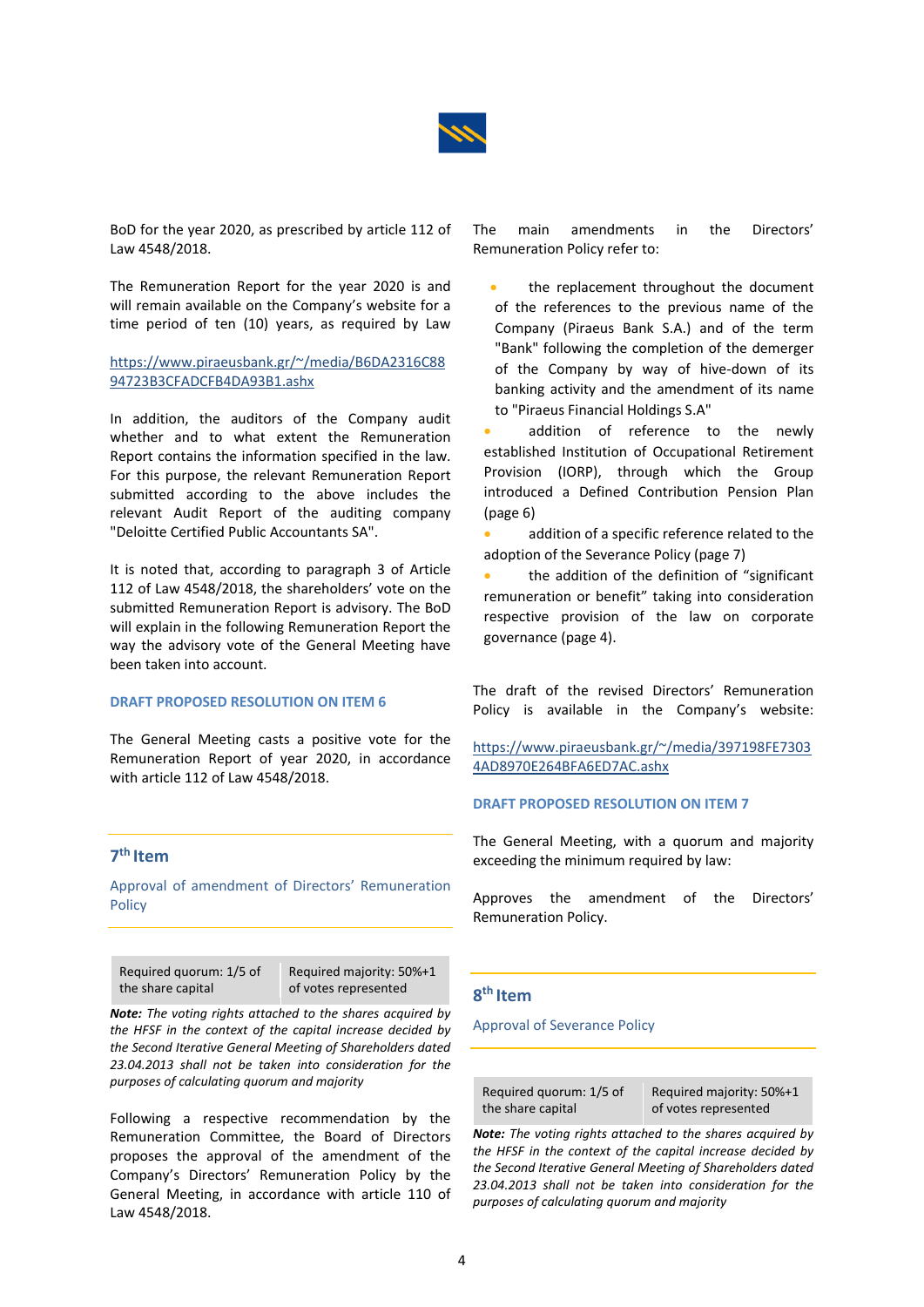

The Board of Directors proposes the approval by the General Meeting of Shareholders of the application of the Severance Policy, which applies to the senior management of the Company, also to the executive members of the Board of Directors.

The draft of the Severance Policy is available in the Company's website:

[https://www.piraeusbank.gr/~/media/1547E16ED26F](https://www.piraeusbank.gr/~/media/1547E16ED26F4F18B13FE4CC86C43CE4.ashx) 4F18B13FE4CC86C43CE4.ashx

#### **DRAFT PROPOSED RESOLUTION ON ITEM 8**

The General Meeting, with a quorum and majority exceeding the minimum required by law:

Approves the application of the Severance Policy to the executive members of the Board of Directors

# **9 th Item**

### Approval of the Board Director Suitability Policy

Required quorum: 1/5 of the share capital Required majority: 50%+1 of votes represented

*Note: The voting rights attached to the shares acquired by the HFSF in the context of the capital increase decided by the Second Iterative General Meeting of Shareholders dated 23.04.2013 shall not be taken into consideration for the purposes of calculating quorum and majority*

The Board of Directors, following the respective recommendation of the Board Nomination Committee and guided by the principle of transparency as well as the best principles of corporate governance, submits for approval to the General Meeting of Shareholders the Board Director Suitability Policy, in accordance with Article 3 par. 3 of Law 4706/2020.

The text of the Board Director Suitability Policy submitted for approval is available on the website of the Company:

[https://www.piraeusbank.gr/~/media/3D5C051FA77](https://www.piraeusbank.gr/~/media/3D5C051FA77A4F1A8195FE33D0DC8EBA.ashx) A4F1A8195FE33D0DC8EBA.ashx

#### **DRAFT PROPOSED RESOLUTION ON ITEM 9**

The General Meeting, with a quorum and majority exceeding the minimum required by law:

Approves the Director Suitability Policy for the Board of Directors.

# **10th Item**

Set-off of the Company's "Share premium" account, including a special reserve pursuant to article 4 papa. 4a of Codified Law 2190/1920, against the account "Retained earnings" for the write-off of an equivalent amount of losses from prior years according to article 35 para.3 of Law 4548/2018, granting of relevant authorizations to the Board of Directors

| Required quorum: 1/5 of | Required majority: 50%+1 |
|-------------------------|--------------------------|
| the share capital       | of votes represented     |

*Note: The voting rights attached to the shares acquired by the HFSF in the context of the capital increase decided by the Second Iterative General Meeting of Shareholders dated 23.04.2013 shall not be taken into consideration for the purposes of calculating quorum and majority*

With respect to the  $10^{th}$  item of the agenda, it is proposed:

a) That the Company decides to proceed to offset an amount of Euros eleven billion one hundred twenty two million nine hundred nineteen thousand seven hundred seventy-nine (€11,122,919,779) in the Company's "Share Premium" account against equivalent losses from prior years amounting to Euros eleven billion one hundred twenty two million nine hundred nineteen thousand seven hundred seventy-nine (€11,122,919,779), by writing-off losses in the general ledger account 42.00.00 "Accumulated losses carried forward", pursuant to article 35 para. 3 of L. 4548/2018, as such will be in force at the time of the implementation of this decision, and

b) to authorize the Board of Directors to implement this decision at its discretion in the appropriate time and manner, taking into account changing circumstances, business planning and the provisions of the applicable from time to time legal and fiscal framework. The Board of Directors shall have the possibility to make the above set-off after first investigating which reserves or other funds, according to the law, can be used for this purpose and before the use for offsetting of the Paid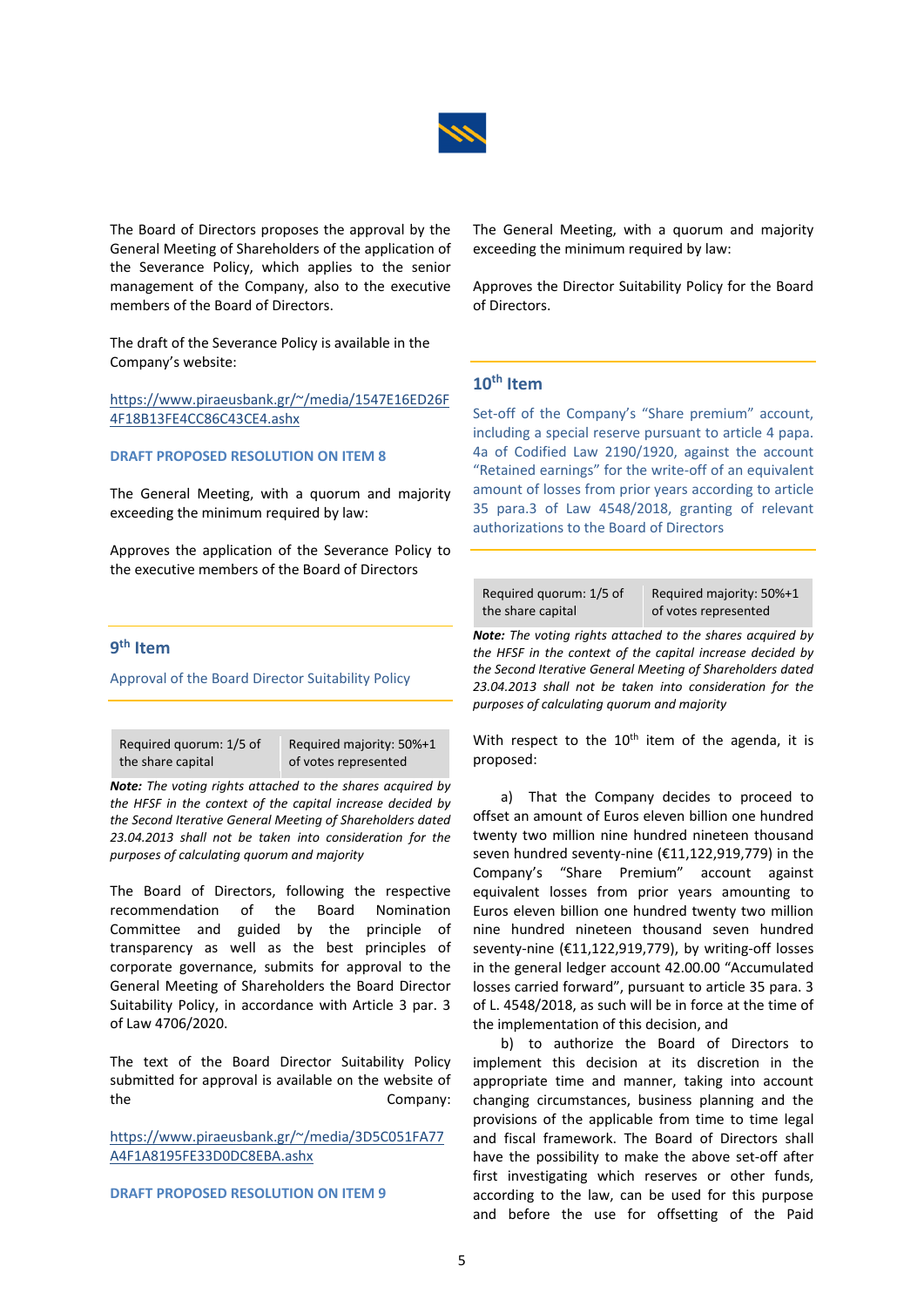

difference from the issuance of shares above par, judging in the interest of the Company and by the optimal use of the available reserves to be offset against losses, and depending on any future legislative developments. In case the relevant decision is not implemented within the financial year, a decision of the General Assembly must be taken again.

It is noted that the above "Share premium" account includes a) a special reserve, registered in a subaccount titled "Special Reserve of art.4 para.4a of C.L.2190/1920", amounting to Euros three billion five hundred eighty nine million six hundred two thousand three hundred twenty nine (€3.589.602.329mn), which has been formed in accordance with respective resolutions of the General Meeting of Shareholders of the Company in the past and the (then in force) article 4 para. 4a of Codified Law 2190/1920 and b) a special reserve of article 31 par.2 of L.4548 / 2018 amounting to four billion nine hundred thirty five million nine hundred eighty seven thousand eight hundred fifty four euros (€ 4,935,987,854) formed following a respective resolution of the General Meeting of Shareholders of the Company held on April 7, 2021. Said reserves may be capitalized or offset for the write-off of Company's losses.

The above proposed offset is intended to provide a more substantial picture of the financial position of the Company and the Group to shareholders, investors and other users of the financial statements and does not affect its own and regulatory capital.

#### **DRAFT PROPOSED RESOLUTION ON ITEM 10**

The General Meeting, with a quorum and majority exceeding the minimum required by law:

a) approves the offset of an amount equal to eleven billion one hundred twenty two million nine hundred nineteen thousand seven hundred seventy-nine (€11,122,919,779) in the Company's "share premium" account against equivalent accumulated losses from prior years amounting to Euros eleven billion one hundred twenty two million nine hundred nineteen thousand seven hundred seventy-nine (€11,122,919,779), by writing-off losses in the account "Retained earnings" as follows: an amount of Euros eleven billion one hundred twenty two million nine hundred nineteen thousand seven hundred seventy-nine (€11,122,919,779) corresponding to losses from prior years included in the general ledger account 42.00.00 "Accumulated losses carried forward" is offset against an equivalent reduction of the general ledger account 41.00.00 "Paid difference from the issuance of shares above par" and

b) authorizes the Board of Directors to implement this decision at its discretion in the appropriate time and manner, taking into account the changing circumstances and the respective legislative and fiscal framework, as in effect from time to time. The Board of Directors will have the possibility to make the above set-off after first investigating which reserves or other funds, according to the law, can be used for this purpose and before the use for offsetting of the Paid difference from the issuance of shares above par, judging in the interest of the Company and by the optimal use of the available reserves to be offset against losses, and depending on any future legislative developments. In case the relevant decision is not implemented within the current financial year, a decision of the General Assembly must be taken again.

### **11th Item**

Share capital decrease in kind by decreasing the nominal value of each ordinary share by the amount of  $\epsilon$  0.05, without changing the total number of common shares pursuant to article 31 para. 1 of law 4548/2018 in conjunction with the provisions of article 17 of law 4548/2018, in order to distribute to the shareholders shares issued by the Cypriot subsidiary company under the name "PHOENIX VEGA MEZZ LTD" held by the Company, with a value corresponding to the value of the Company's share capital decrease. Respective amendment of articles 5 and 25 of the Company's Articles of Association and provision of relevant authorizations to the Company's Board of Directors

| Required quorum: 1/2 of<br>the share capital                                            | Required majority: 2/3 of<br>votes represented |
|-----------------------------------------------------------------------------------------|------------------------------------------------|
| Requires quorum of<br><b>Repetitive General</b><br>Meeting: 1/5 of the share<br>capital |                                                |
| Nate: The voting rights attached to the shares asquired by                              |                                                |

*Note: The voting rights attached to the shares acquired by the HFSF in the context of the capital increase decided by*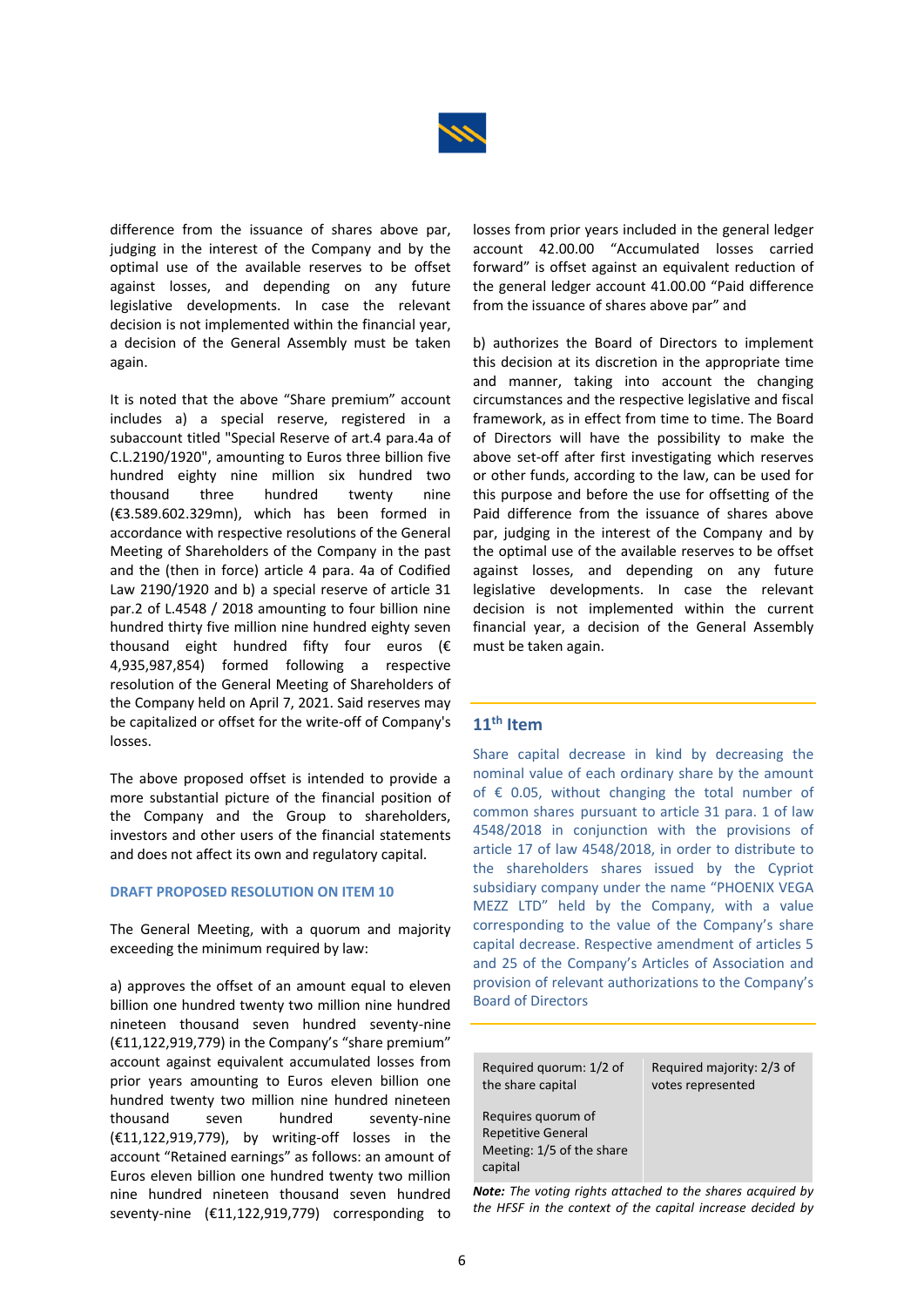

*the Second Iterative General Meeting of Shareholders dated 23.04.2013 shall be taken into consideration for the purposes of calculating quorum and majority*

The Board of Directors proposes to the General Meeting the Company's share capital decrease in kind, by decreasing the nominal value of each ordinary share by the amount of  $\epsilon$  0.05, without change in the total number of ordinary shares, in accordance with the provisions of article 31 para. 1 of Law 4548/2018 in conjunction with the provisions of article 17 para. 1 of Law 4548/2018 in order to distribute to the shareholders of the Company shares issued by the Cypriot subsidiary company under the name "PHOENIX VEGA MEZZ LTD" held by the Company, with a value corresponding to the value of the Company's share capital decrease.

In particular, in the context of the wider plan to reduce the Non-Performing Exposures (NPEs), the Company proceeded to securitisation transactions of total assets of  $\epsilon$  7 bn, and, in particular, to the securitization of the Phoenix portfolio (the "Phoenix Securitisation") and the securitisations of the Vega I, Vega II and Vega III portfolios (the "Vega I Securitisation", the "Vega II Securitisation" and the "Vega III Securitisation", respectively, and collectively with the Phoenix Securitisation referred to as the "Securitisations").

Following the above Securitisations and further to the Company's Board of Directors resolution dated 24.03.2021, the Company contributed to its Cypriot subsidiary under the name "PHOENIX VEGA MEZZ LTD", which is registered in the Cyprus registry of companies under registration No. ΗΕ 420422 and having registered office in Nicosia Cyprus, 17-19 Themistokli Dervi street, THE CITY HOUSE, 1066, (hereinafter the "Cypriot Company"), 65% of the mezzanine notes (equal to the 95% of the B2 Series Notes) and 45% of the junior notes (equal to the 95% of the C2 Series Notes), issued in the context of each of the above Securitisations. In consideration for this contribution in kind, the Company received shares issued by the Cypriot Company.

The Board of Directors proposes to the General Meeting the share capital decrease in kind by decreasing the nominal value of each ordinary share and payment in kind of the amount of the share capital decrease, in order for the shares issued by the Cypriot Company to be distributed to the Company's shareholders. Subject to obtaining any required regulatory and other prior approvals, such shares are expected to be listed immediately on the Alternative Market Plus (EN.A. Plus) of the Athens Stock Exchange.

Though the above actions the implementation of the wider plan for the reduction of the Non-Performing Exposures (NPEs), as well as the derecognition of all securitized portfolios (Phoenix, Vega I, Vega II and Vega III), is accelerated, with substantial benefits for the Company, the Group, as well as for its shareholders.

It is noted that for the purposes of the assessment of the fair value of the Company's participation in the Cypriot Company, in order to achieve an equal decrease of the Company's share capital, the Company assigned to Grant Thornton Business Solutions S.A. the drafting of the valuation report provided for in article 17 of Law 4548/2018 in conjunction with article 31 of L. 4548/2018 (the "Valuation Report"). The Valuation Report was carried out by applying the method of discounted cash flows and the method of comparable transactions, which were considered appropriate, taking into account that the main asset of the Cypriot Company is the contributed notes issued in the context of the Securitisations.

According to the Valuation Report, the fair value of the Cypriot Company's shares, held by the Company, representing a percentage of 99.99% of its total share capital, is estimated at  $\epsilon$  62,518,361.15.

The Valuation Report is available in the link:

### [https://www.piraeusbank.gr/~/media/59389E92818D](https://www.piraeusbank.gr/~/media/59389E92818D41FB9D47361F9C1CF908.ashx) 41FB9D47361F9C1CF908.ashx

Further to the above, the total share capital of the Company will amount to  $\epsilon$  1,187,848,861.85, divided into one billion two hundred fifty million three hundred sixty-seven thousand two hundred twentythree (1,250,367,223) ordinary voting shares of nominal value of € 0.95 each.

Following the completion of the decrease, the existing shareholders of the Company, without payment of any price, will hold:

a) the same, as before the decrease, number of shares of the Company, but with a new nominal value of € 0.95 each and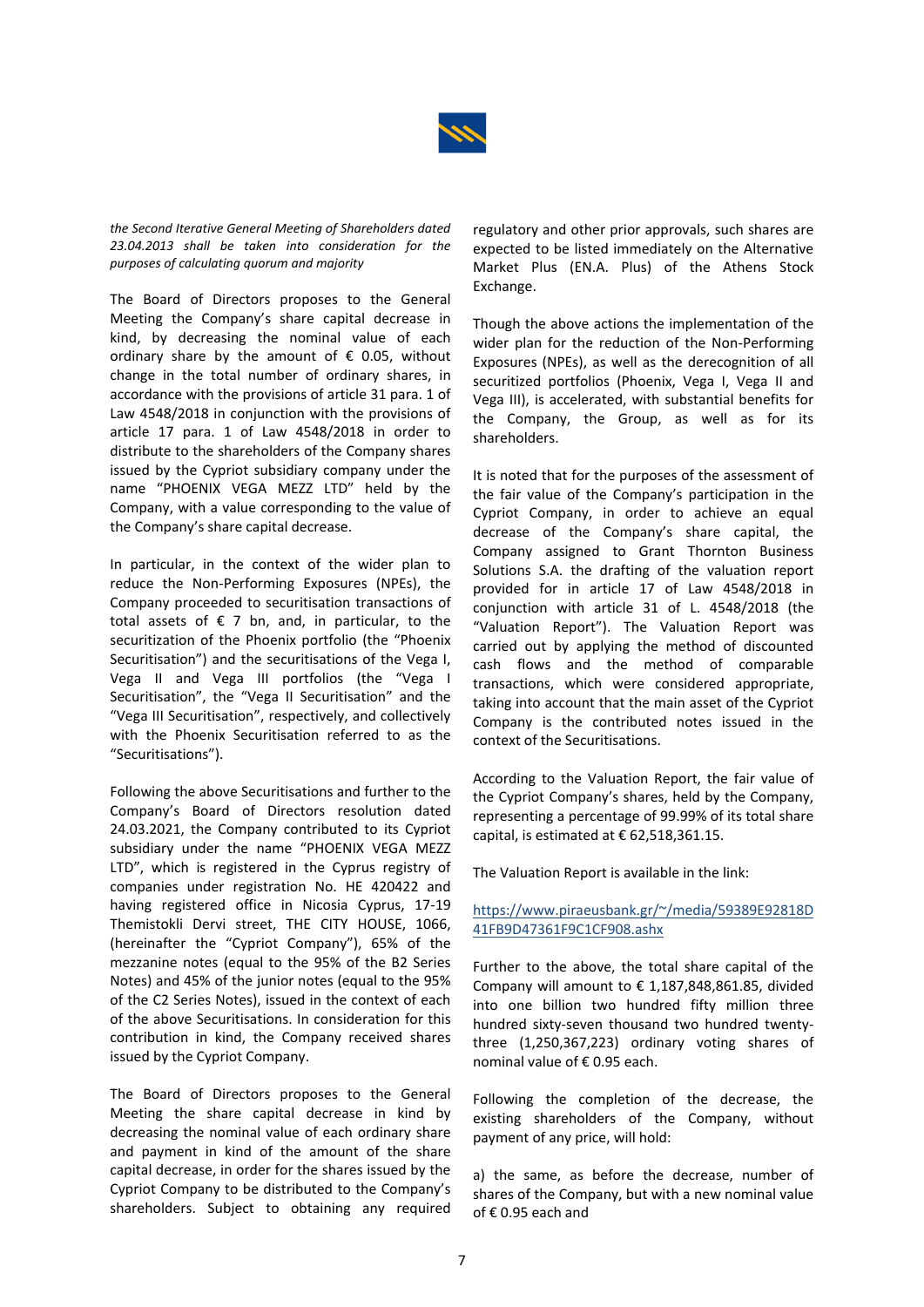

b) one billion two hundred fifty million three hundred sixty-seven thousand two hundred twenty-three (1,250,367,223) shares of the Cypriot Company in total, of nominal value € 0.05 each, i.e. 1 share of the Cypriot Company for each 1 share of the Company held.

The dematerialised securities will be registered electronically (as provided for in the legislation in force) and the beneficiary shareholders will be informed according to applicable laws.

In the context of the above, it is also proposed that the Board of Directors is authorised to implement the respective resolution of the General Meeting, and, if required, to detail and finalise the terms and procedure of the above share capital decrease.

Due to the above decrease, articles 5 and 25 of the Company's Articles of Association will be amended, respectively, in order to reflect the above change in its share capital. In particular, the Board of Directors proposes the amendment of article 5 and the inclusion of a new para. 48 to article 25 of the Company's Articles of Association as follows:

### **"ARTICLE 5**

#### **SHARE CAPITAL**

*Today, following successive corporate actions which are set out in detail in article 25 "Historical evolution of the share capital" of the present Articles of Association, the total share capital of the Company amounts to one billion one hundred eighty-seven million eight hundred forty-eight thousand eight hundred sixty-one Euros and eighty-five cents of euros, (€ 1,187,848,861.85) divided into one billion two hundred fifty million three hundred sixty-seven thousand two hundred twenty-three (1,250,367,223) ordinary registered voting shares with a nominal value of 0.95 euro (€0.95) each.*

#### **"ARTICLE 25**

…………………………………

#### **HISTORICAL EVOLUTION OF THE SHARE CAPITAL**

*48. The Ordinary General Meeting of Shareholders dated 22.06.2021 approved the Company's share capital decrease by the amount of sixty-two million five hundred eighteen thousand three hundred sixty-* *one Euros and fifteen cents (€ 62,518,361.15), by decreasing the nominal value of each ordinary registered share issued by the Company by the amount of five cents of euro (€ 0.05) and the distribution to the Company's shareholders of shares issued by the company under the name PHOENIX VEGA MEZZ LTD, registered in the Cyprus registry of companies under registration No. ΗΕ 420422 and registered office in Nicosia Cyprus, 17-19 Themistokli Dervi street, THE CITY HOUSE, 1066, of a value corresponding to the amount of the Company's share capital decrease.* 

#### **DRAFT PROPOSED RESOLUTION ON ITEM 11**

The General Meeting, with a quorum and majority exceeding the minimum required by law:

1. Approves:

(i) The share capital decrease in kind by decreasing the nominal value of each ordinary registered share issued by the Company by the amount of five cents of euro  $\epsilon$  0.05, and the payment of the amount of the share capital decrease in kind by distributing to the Company's shareholders shares issued by the company under the name "PHOENIX VEGA MEZZ LTD", registered in the Cyprus registry of companies under registration No. ΗΕ 420422 and registered office in Nicosia Cyprus, 17-19 Themistokli Dervi street, THE CITY HOUSE, 1066 (the "**Cypriot Company**"), of a value corresponding to the value of the share capital decrease, i.e. one billion two hundred fifty million three hundred sixty-seven thousand two hundred twenty-three (1,250,367,223) ordinary shares issued by the Cypriot Company, each ordinary registered share of a nominal value five cents of euro ( $\epsilon$  0.05), at a ratio of 1 share of the Cypriot Company for every 1 share of the Company already held by them, and

(ii) the amendment of Articles 5 and 25 of the Articles of Association of the Company, in order to reflect the above share capital decrease.

2. Grants authorization to the Board of Directors of the Company to proceed to all necessary actions for the (a) completion of the share capital decrease and (b) the amendment of articles 5 and 25 of the Articles of Association, which, following the amendment, shall be as follows: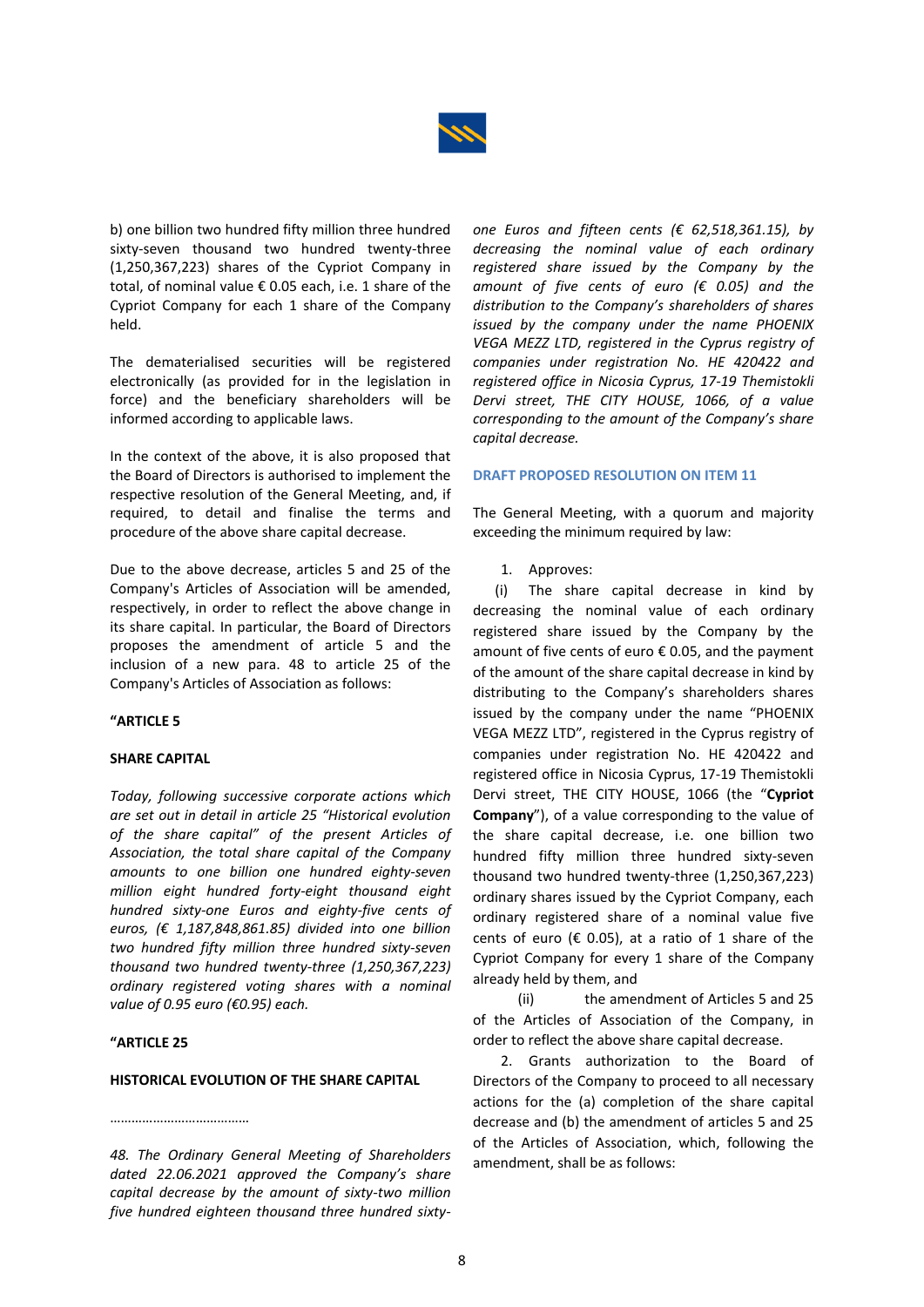

i. Article 5 (defining the total amount of the share capital) is replaced as follows:

*" Today, following successive corporate actions which are set out in detail in article 25 "Historical evolution of the share capital" of the present Articles of Association, the total share capital of the Company amounts to one billion one hundred eighty-seven million eight hundred forty-eight thousand eight hundred sixty-one Euros and eighty-five cents of euros, (€ 1,187,848,861.85) divided into one billion two hundred fifty million three hundred sixty-seven thousand two hundred twenty-three (1,250,367,223) ordinary registered voting shares with a nominal value of 0.95 euro (€0.95) each."*

ii. A new subparagraph is added to article 25 of the Articles of Association as follows:

*"48. The Ordinary General Meeting of Shareholders dated 22.06.2021 approved the Company's share capital decrease by the amount of sixty-two million five hundred eighteen thousand three hundred sixtyone Euros and fifteen cents (€ 62,518,361.15), by decreasing the nominal value of each ordinary share issued by the Company by the amount of five cents of euro (€ 0.05) and the distribution to the Company's shareholders of shares issued by the company under the name PHOENIX VEGA MEZZ LTD, registered in the Cyprus registry of companies under registration No. ΗΕ 420422 and registered office in Nicosia Cyprus, 17- 19 Themistokli Dervi street, THE CITY HOUSE, 1066, of a value corresponding to the amount of the Company's share capital decrease."*

### **12th Item**

Granting of permission, as per article 98 par. 1 of Law 4548/2018, to the Members of the Board of Directors and Managers of the Company, to participate on the board of directors or in the management of the Company's subsidiaries and affiliates

Required quorum: 1/5 of the share capital Required majority: 50%+1 of votes represented

*Note: The voting rights attached to the shares acquired by the HFSF in the context of the capital increase decided by the Second Iterative General Meeting of Shareholders dated 23.04.2013 shall not be taken into consideration for the purposes of calculating quorum and majority*

The Board of Directors in accordance with article 98, par. 1 of the law 4548/2018 proposes the granting of permission to the Company's BoD members and Managers to participate in the management of subsidiaries and affiliated companies of the Company, with a view to coordinating operations at Group level. Granting relevant permission to BoD members is common practice at group of companies.

#### **DRAFT PROPOSED RESOLUTION ON ITEM 12**

The General Meeting, with a quorum and majority exceeding the minimum required by law:

Grants permission, as per article 98 par. 1 of Law 4548/2018 to the members of the Board of Directors and Managers of the Company to participate in the board of directors or in the management of the Company's subsidiaries and affiliates.

# **13 th Item**

Miscellaneous announcements

This item usually includes announcements regarding issues that the Board of Directors wishes to disclose to the General Meeting, but does not require voting or resolution (e.g. announcement of the resignation or replacement of a member of the Board of Directors, pursuant to the law and the articles of association of the Company, the course of the Company's operations since the beginning of the financial year, etc.).